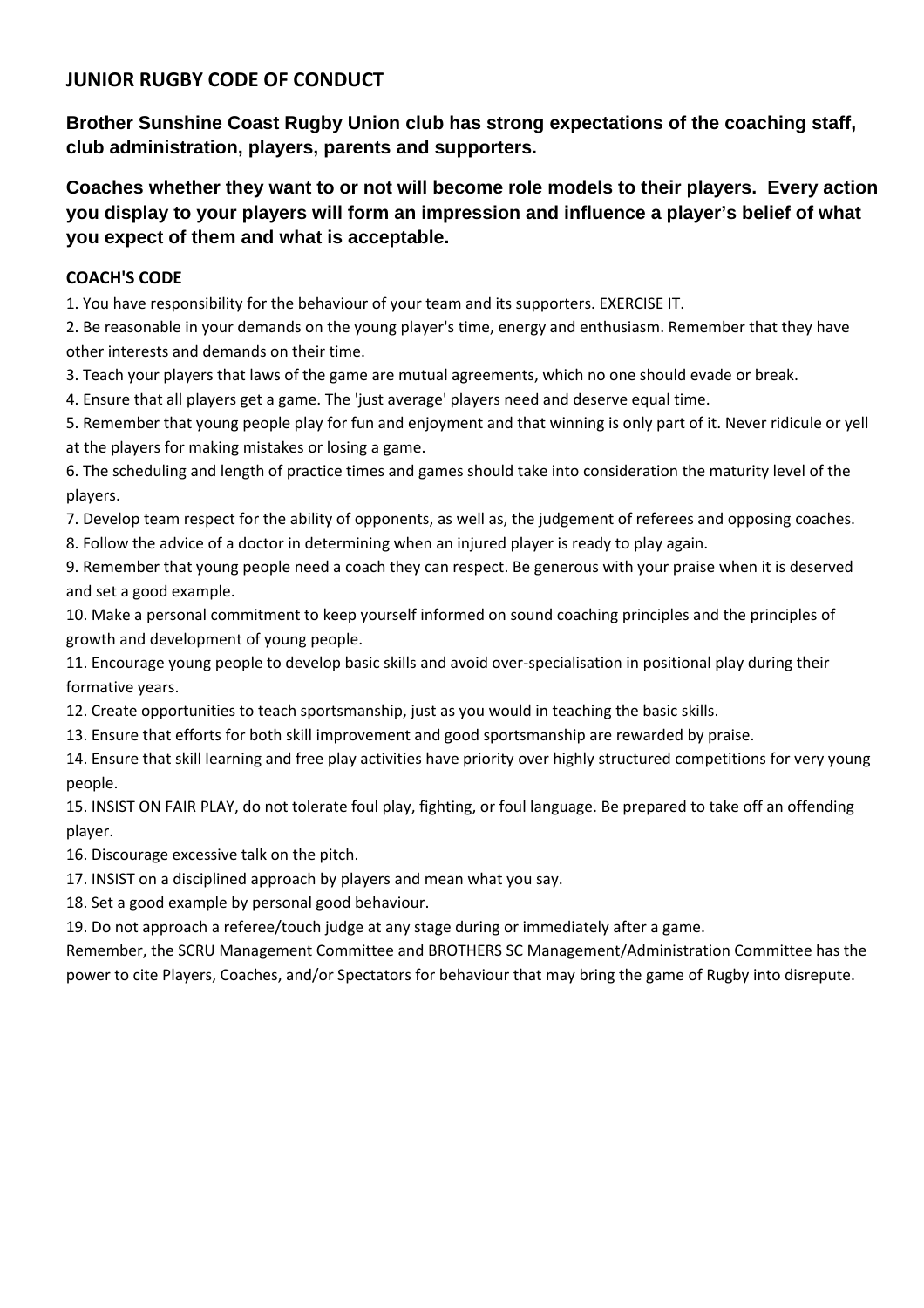## **Brother Sunshine Coast Rugby Union club has strong expectations of the coaching staff, club administration, players, parents and supporters.**

#### **MANAGER'S CODE**

1. Encourage parents to take an active interest in the Team.

- 2. Encourage parents and supporters to talk to opposition spectators.
- 3. Encourage supporters to praise good play by both teams.
- 4. Discourage supporters from excessive barracking or sledging.

5. Provide administrative assistance to the Coach including full knowledge of the Competition Rules and paperwork requirements.

6. Be fully informed of Rugby requirements and matters affecting your team.

7. Look after injured players while they are not able to take the field.

8. Ensure that players are aware of representative trials and if selected, they are fully aware of their commitments and that they know of their selection.

- 9. Insist on an appropriate standard of team behaviour both on and off the field.
- 10. Set an example in terms of behaviour.
- 11. Do not approach a referee/touch judge at any stage during or immediately after a game.

Remember, the SCRU Management Committee and BROTHERS SC Management/Administration Committee has the power to cite Players, Coaches, and/or Spectators for behaviour that may bring the game of Rugby into disrepute.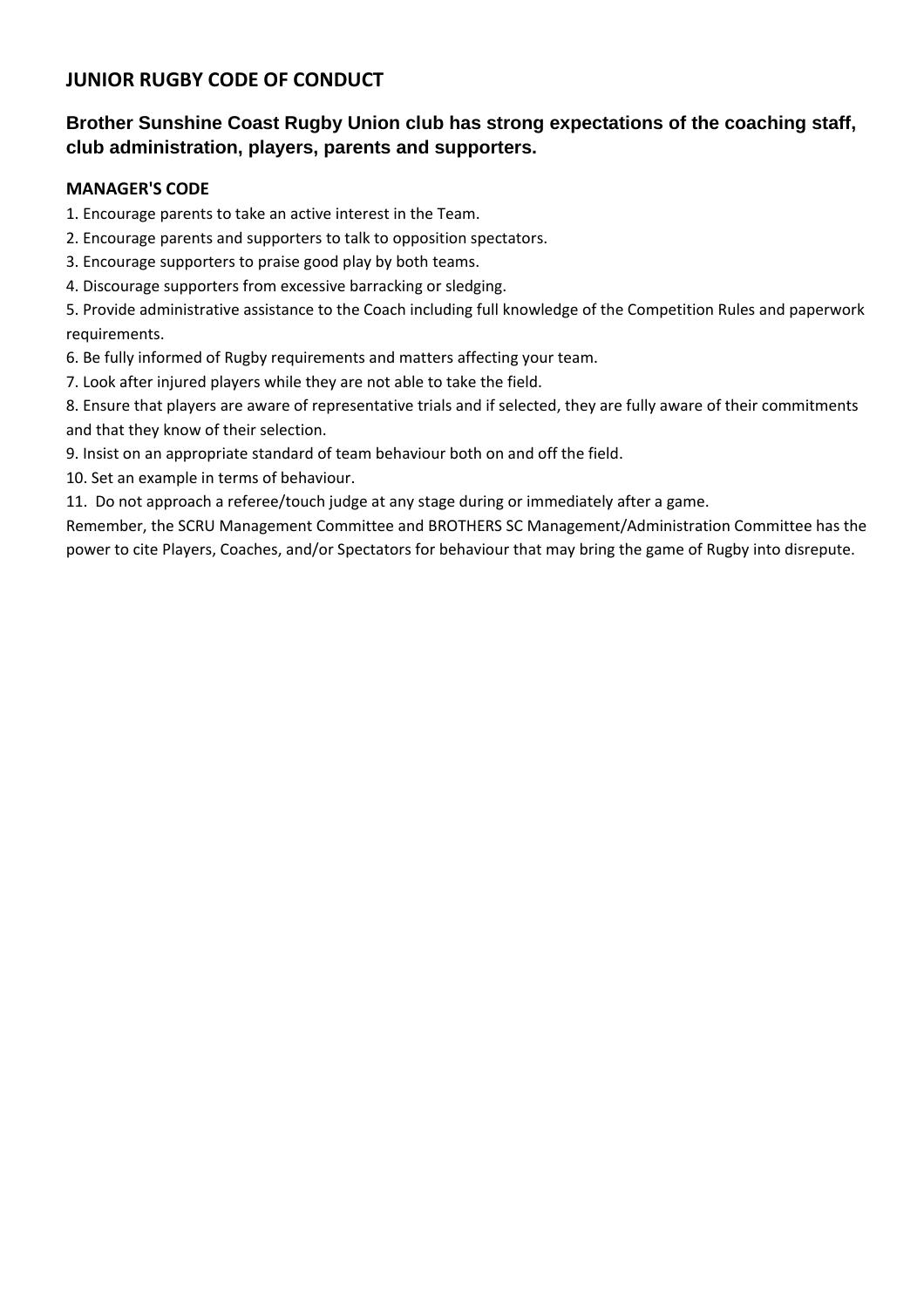## **Brother Sunshine Coast Rugby Union club has strong expectations of the coaching staff, club administration, players, parents and supporters.**

#### **PLAYER'S CODE**

1. Play for the 'enjoyment', not just to please your parents or coach.

- 2. Play the laws of the game of Rugby
- 3. Never argue with the referee's decisions. Let your captain ask any necessary questions.
- 4. Control your temper ‐ no 'mouthing off'.
- 5. Work equally hard for yourself and your team ‐ your team's performance will benefit and so will your own.
- 6. Be a good sport. Applaud all good play, whether by your team or by your opponent.

7. Treat all players, as you yourself would like to be treated. Don't interfere with, bully or take unfair advantage of any player.

8. Remember that the goals of the game are to have fun, improve your skills and feel good. Don't be a show off or always try to get the most points.

9. Co-operate with your coach, manager, team mates, referee and opponents, for without them you don't have a game.

10. Do not approach a referee/touch judge at any stage during or immediately after a game.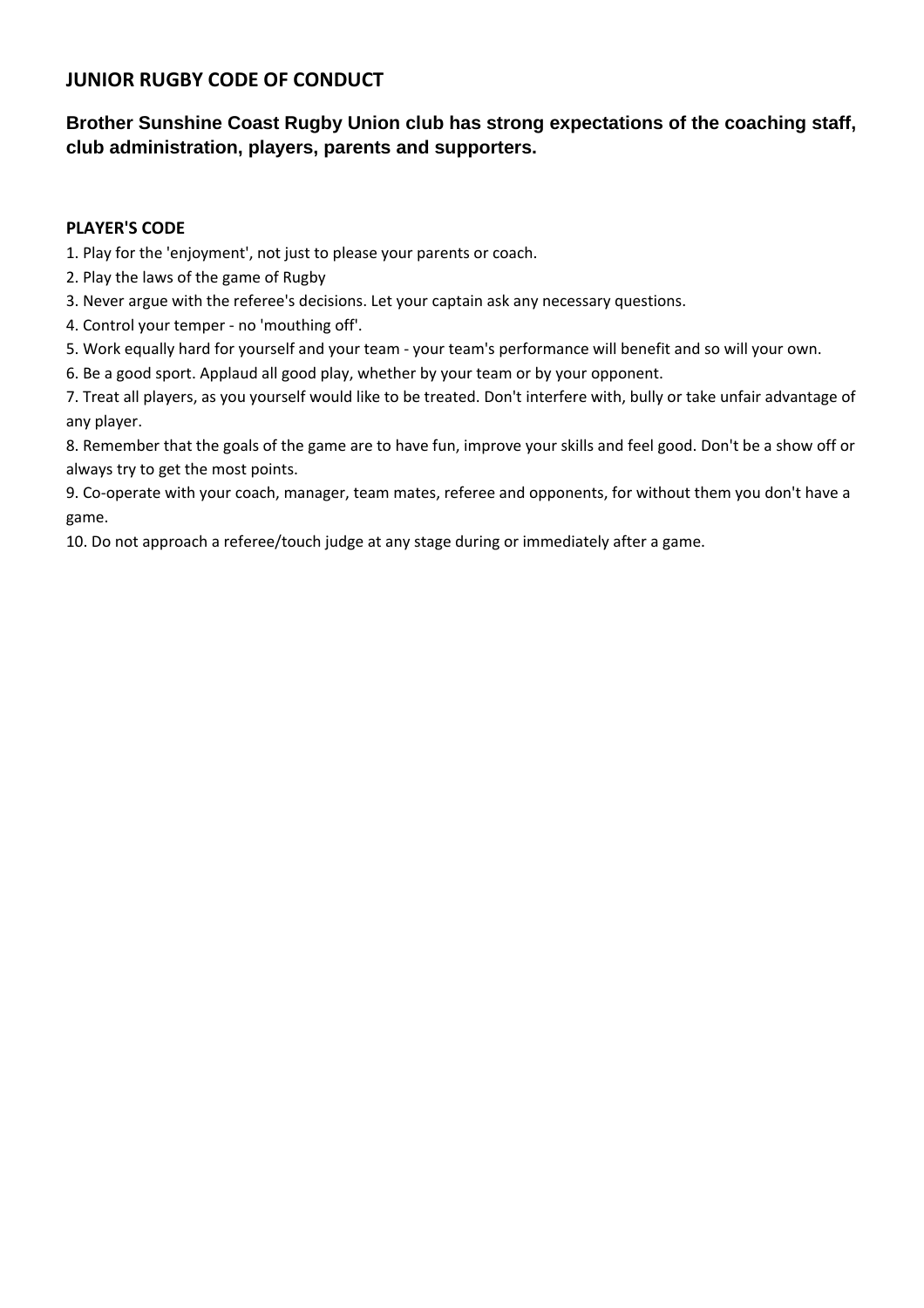## **Brother Sunshine Coast Rugby Union club has strong expectations of the coaching staff, club administration, players, parents and supporters.**

#### **PARENT'S CODE**

1. Do not force an unwilling youngster to participate in Rugby.

- 2. Remember, young people are involved in Rugby for their enjoyment, not yours.
- 3. Encourage your child to always play by the laws.

4. Teach young people that honest effort is as important as victory so the result of each game is accepted without undue disappointment.

5. Turn defeat into victory by helping young people work towards skill improvement and good sportsmanship. Never ridicule or yell at your child for making a mistake or losing a game.

6. Remember that young people learn best by example. Applaud good play by your team and by members of the opposing team.

7. Do not publicly question the referee's judgement and never his/her honesty.

8. Support all efforts to remove verbal and physical abuse from Junior Rugby.

9. Recognise the value and importance of volunteer coaches, managers and referees. They give of their time and resources to provide recreational activities for your children.

10. Do not approach a referee/touch judge at any stage during or immediately after a game.

Remember, the SCRU Management Committee and BROTHERS SC Management/Administration Committee has the power to cite Players, Coaches, and/or Spectators for behaviour that may bring the game of Rugby into disrepute.

#### SPECTATOR'S CODE

1. Remember that young people play organised sports for their own fun. They are not there to entertain you and they are not miniature Wallabies.

- 2. Be on your best behaviour. Don't use offensive language, or harass players, coaches, referees or other spectators.
- 3. Applaud good play by your own team and the opposition team.
- 4. Show respect for your team's opponents. Without them there would be no games.
- 5. Never ridicule or scold a player for making a mistake during the game.
- 6. Condemn the use of violence in all forms.
- 7. Respect the referee's decisions.
- 8. Encourage players to play according to the laws.
- 9. SLEDGING: THIS CANNOT BE ACCEPTED in any shape or form. Players and Referees are NOT fair game.

10. Do not approach a referee/touch judge at any stage during or immediately after a game.

Remember, the SCRU Management Committee and BROTHERS SC Management/Administration Committee has the power to cite Players, Coaches, and/or Spectators for behaviour that may bring the game of Rugby into disrepute.